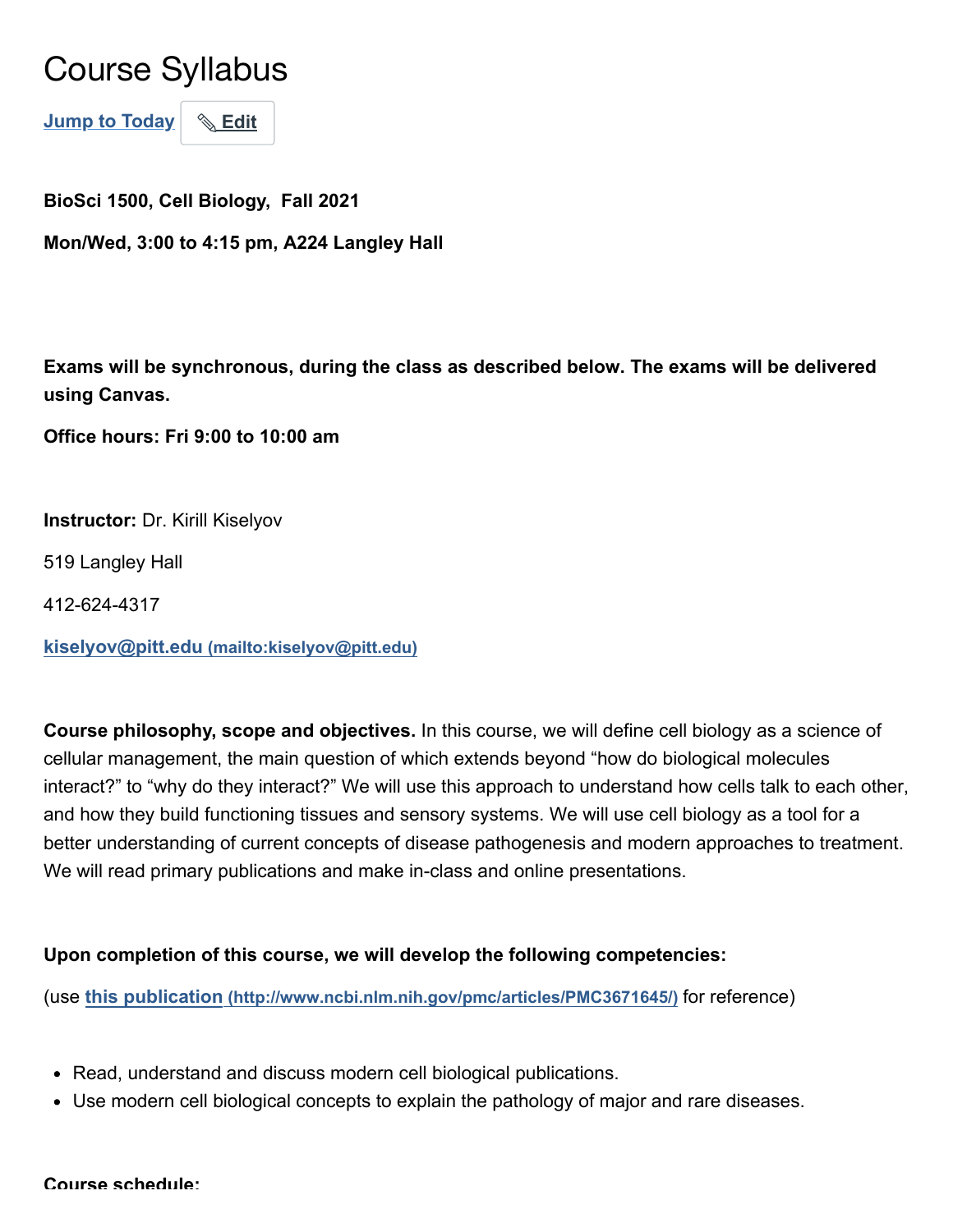(reading assignments for "Essential cell biology" are in brown, for "The molecular biology of the cell" 6th edition are in blue, 5th edition are in red)

**Course schedule:**

П

| Session#       | Week           |                 | Date Topic                                                                                                                                                                                                                                                                                                                                                                                                                                                    |
|----------------|----------------|-----------------|---------------------------------------------------------------------------------------------------------------------------------------------------------------------------------------------------------------------------------------------------------------------------------------------------------------------------------------------------------------------------------------------------------------------------------------------------------------|
| 1              | 1              | M<br>Aug.<br>30 | Introduction and overview of the course.<br>Principles of cell biology. Cell management. Why do we have cells? What is cel<br>organelles and networks. What is a functional subunit of a cell? We begin by buildir<br>each with a separate function.<br>Introduction of storytelling groups and the first round of research questions.<br>Part 1: Cellular components and structure<br><b>Module 1:</b> Membrane structure and function, membrane organelles. |
| $\overline{2}$ | $\overline{2}$ | W<br>Sep.<br>1  | Protein insertion into membranes.<br>Useful reading (https://drive.google.com/file/d/15DRtkaBiX7jBPmcithV0e6ULKEYH0<br>reading 2 (https://drive.google.com/open?id=1IAiT-0BkVM-m6UmvsdMZzWhHZNUQ-                                                                                                                                                                                                                                                             |
| 3              |                | W<br>Sep.<br>8  | <b>Protein mass transit.</b> How do we build a cell that has a top and a bottom? Using t<br>places. Principles of protein targeting and traffic.                                                                                                                                                                                                                                                                                                              |
| 4              | 3              | M<br>Sep.<br>13 | We teach cells to give, to take and to do cleanup. Exocytosis, and endocytosis.<br>Individual paper assignment 1 will be posted. Individual presentation 1 is due on So<br>Useful reading: Paper 1 (https://drive.google.com/file/d/0ByhYTZ4hoa8WamoybU9Q;<br>(https://drive.google.com/file/d/0BvhYTZ4hoa8WN2YzbWRSRmFCOUk/view?usp=sha                                                                                                                      |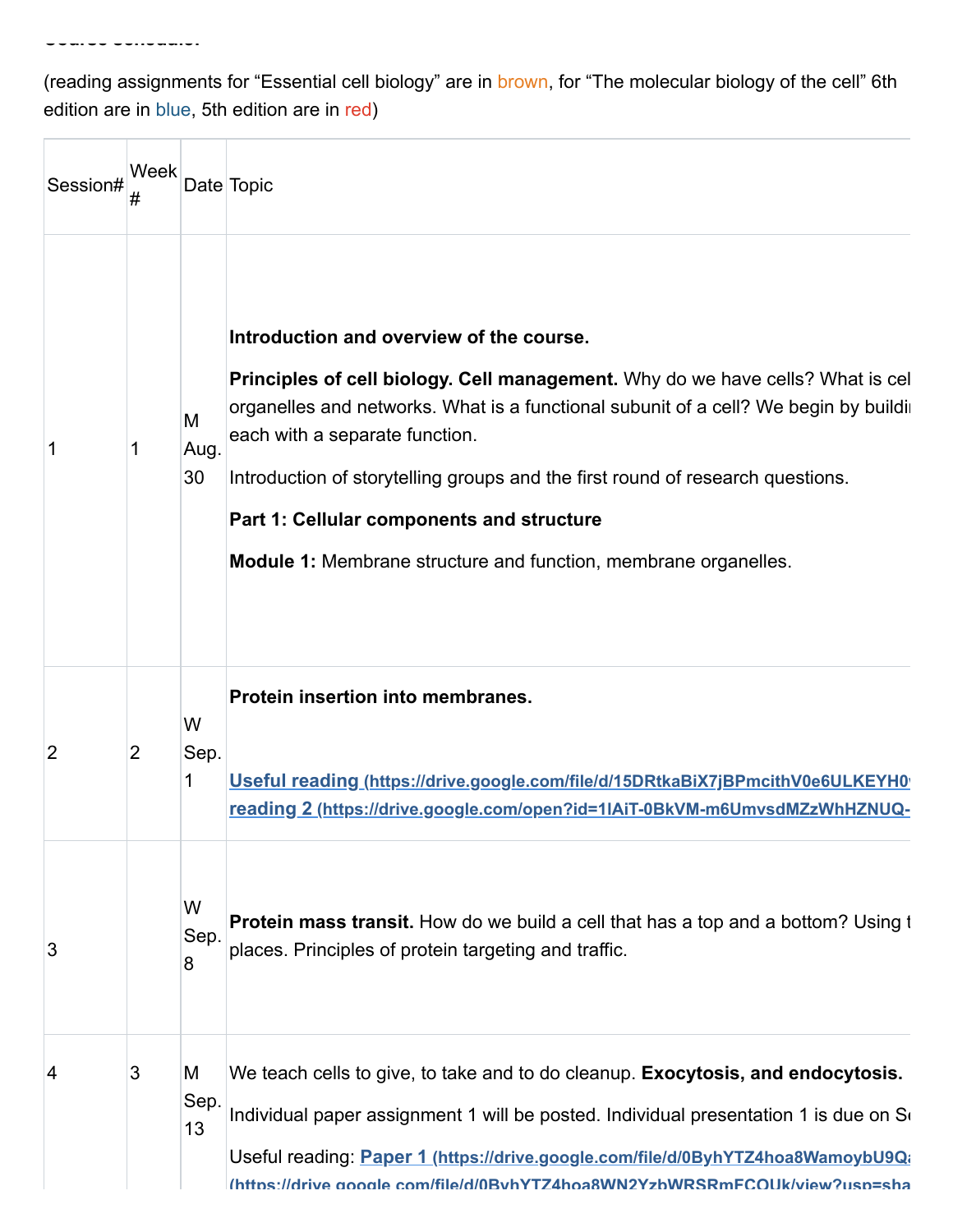|    |   |                 | <u>   Ryksinari vių vykynistyni i insiai ve į III i estrvavi i i is i savi i vyrinii.</u><br>(https://drive.google.com/file/d/0ByhYTZ4hoa8WZ3VPSmpFR2ppdnc/view?usp=shari                                                                                                                                                                                                                                   |
|----|---|-----------------|-------------------------------------------------------------------------------------------------------------------------------------------------------------------------------------------------------------------------------------------------------------------------------------------------------------------------------------------------------------------------------------------------------------|
|    |   |                 | (https://drive.google.com/file/d/0ByhYTZ4hoa8WZ2pmT2ZkeVdWc1k/view?usp=sharii                                                                                                                                                                                                                                                                                                                               |
| 5  |   | W<br>Sep.<br>15 | Quality and quantity control. Proteasomes, autophagy, and related diseases.<br>Paper 1 (https://drive.google.com/file/d/0ByhYTZ4hoa8WbkhER3FTaHBqSHc/view?u<br>(https://drive.google.com/file/d/0ByhYTZ4hoa8WV2ExeWhwRkxKZXc/view?usp=shari<br>(https://drive.google.com/file/d/0ByhYTZ4hoa8WSIY5Nk5oQTRBUIU/view?usp=sharin<br>https://drive.google.com/file/d/0ByhYTZ4hoa8WZHNWek9TRkEyQnc/view?usp=shari |
| 6  | 4 | M<br>20         | Sep. Discovery session 1 (groups talk about their findings/stories; other groups ask qu                                                                                                                                                                                                                                                                                                                     |
| 7  |   | W<br>Sep.<br>22 | Module 1 test (20 min test)<br>Module 2: Cytoskeleton and cell mechanics.<br>The mechanical aspects<br>Individual presentation 1 is due                                                                                                                                                                                                                                                                     |
| 8  | 5 | M<br>27         | Sep. Molecular motors and their adaptor proteins.                                                                                                                                                                                                                                                                                                                                                           |
| 9  |   | W<br>29         | Sep. Cytoskeleton in transport, motility, cell division and organellar positioning                                                                                                                                                                                                                                                                                                                          |
| 10 | 6 | M<br>4          | <b>Oct. Cell Adhesion/ECM</b>                                                                                                                                                                                                                                                                                                                                                                               |
| 11 |   | W<br>Oct.<br>6  | <b>Midterm on Modules 1 and 2</b><br>Individual paper assignment 2 will be posted.<br>Individual presentation 2 is due on Oct 18                                                                                                                                                                                                                                                                            |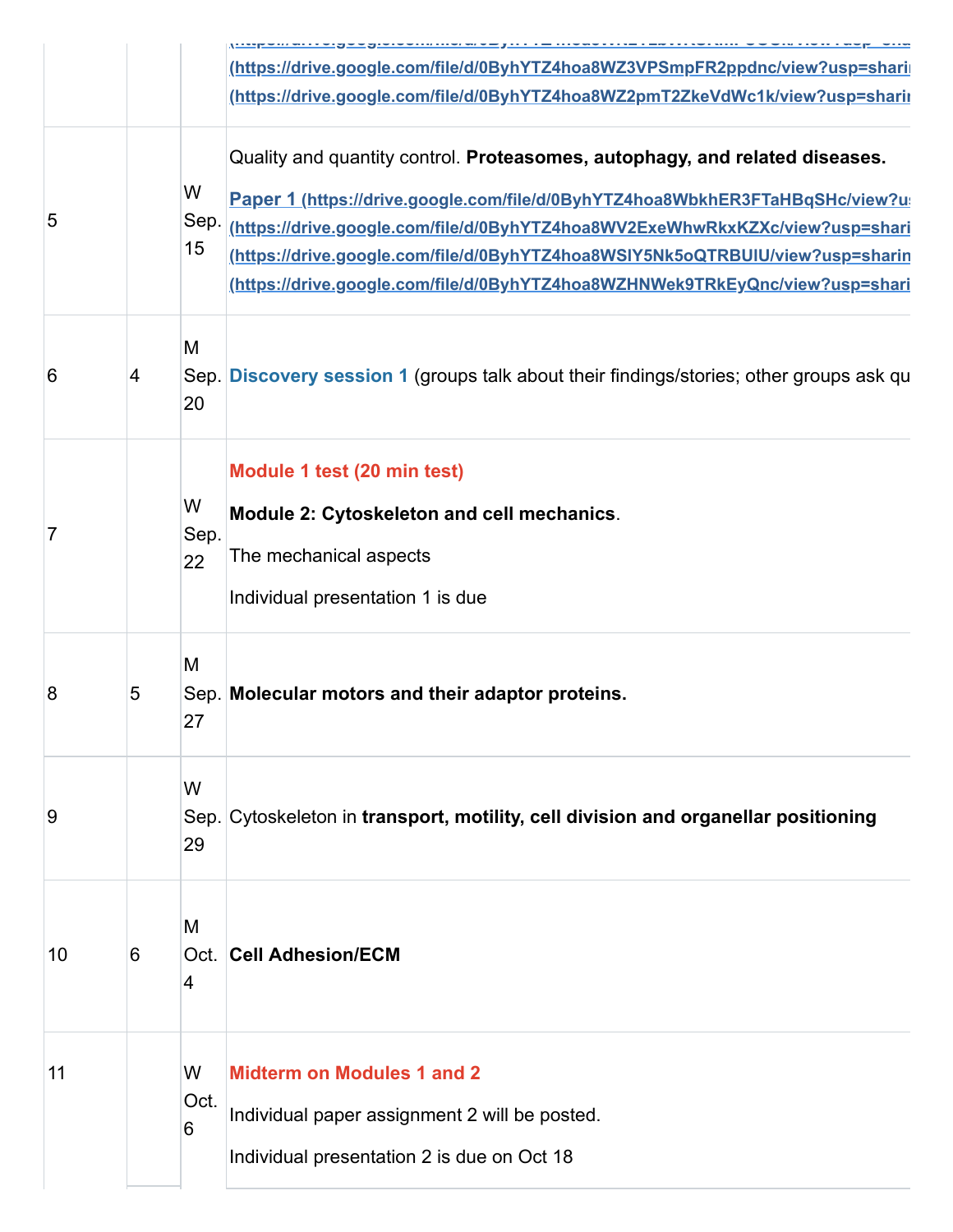| $\overline{7}$ | M<br>Oct.<br>11 | Part 2 (Module 3): Ion transport and ion permeability.<br>Charging and discharging the cellular batteries. Ion gradients and membrane perm                                                                                                                                      |
|----------------|-----------------|---------------------------------------------------------------------------------------------------------------------------------------------------------------------------------------------------------------------------------------------------------------------------------|
|                | W<br>13         | Oct. <b>Ion channels.</b> Excitable membrane and signal propagation in neurons. Basic sens                                                                                                                                                                                      |
| 8              | Μ<br>Oct.<br>18 | Ion channels and transporters in healthy tissues and in disease.<br>• Review 1 (https://drive.google.com/open?id=1uAXMEnMqB76O69DJI0RWs6pXto<br>• Review 2 (https://docs.google.com/document/d/1YRY6j7m4KL9iCXaqZtn4hyBKQ<br>usp=sharing)<br>Individual presentation 2 is due   |
|                | W<br>Oct.<br>20 | Mitochondria: structure, function and dynamics.<br>Mitochondrial diseases and neurodegenerative diseases.<br>Paper (https://drive.google.com/file/d/0ByhYTZ4hoa8WY092ZGExLVZ1NDg/view?usp<br>Individual paper assignment 3 will be posted. Individual presentation 3 is due Nov |
| 9              | M<br>Oct.<br>25 | Discovery session 2 (groups talk about their findings/stories; other groups ask qu                                                                                                                                                                                              |
|                | W<br>Oct.<br>27 | Module 3 test (20 min test)<br>Part 3: Molecular and cellular basis of communication.<br><b>Module 4. Signaling.</b><br>We teach organelles and cells to talk to each other, and to interpret information.                                                                      |
|                |                 |                                                                                                                                                                                                                                                                                 |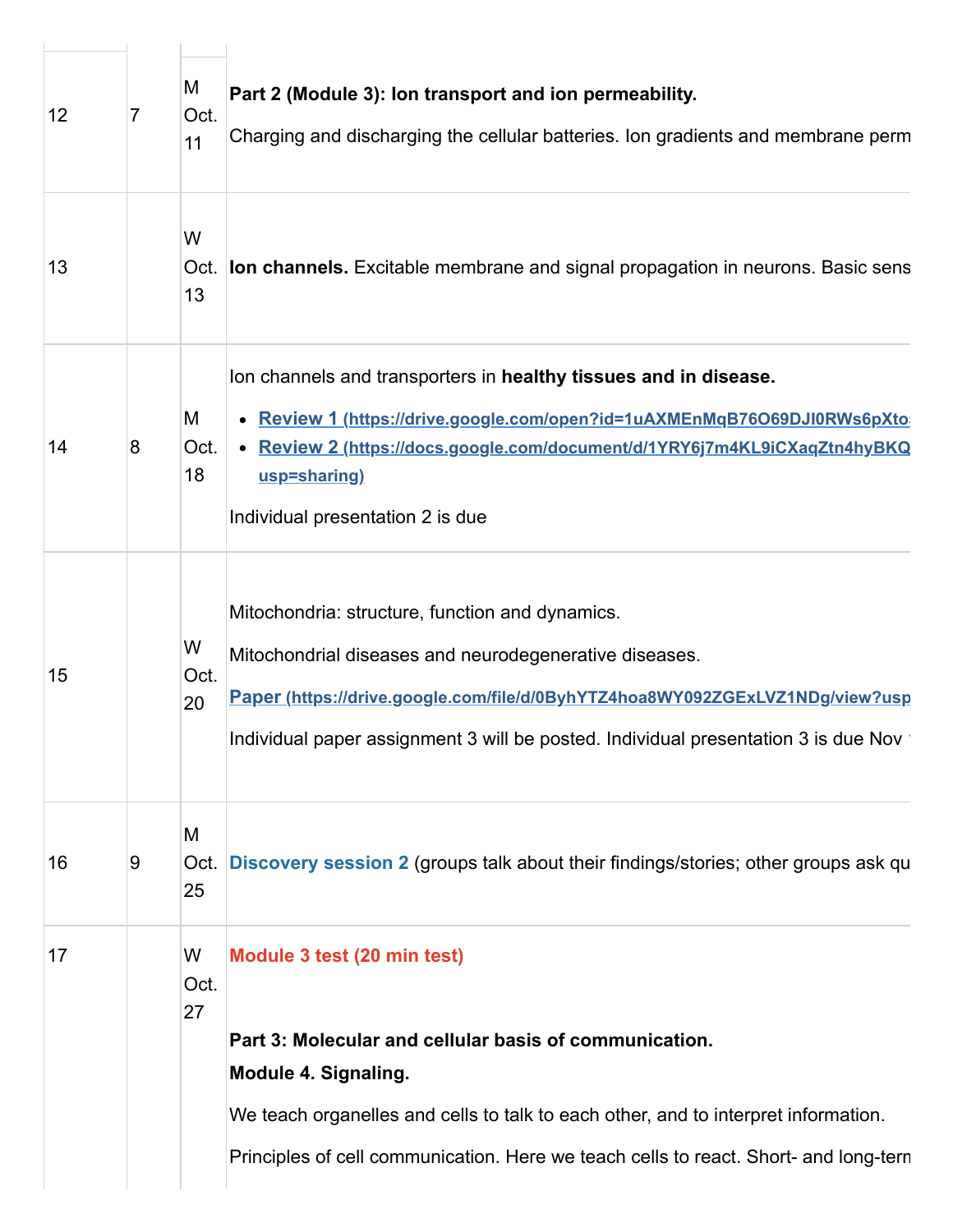| 18 | 10 | M<br>Nov.<br>1  | G protein-coupled receptor signaling.<br>Individual presentation 3 is due                                                                                                                                                                                        |
|----|----|-----------------|------------------------------------------------------------------------------------------------------------------------------------------------------------------------------------------------------------------------------------------------------------------|
| 19 |    | W<br>3          | Nov. Tyrosine kinase receptor signaling.                                                                                                                                                                                                                         |
| 20 | 11 | M<br>Nov<br>8.  | Apoptosis. Cell death as a signaling process. The relation between autophagy and<br>Individual presentation 3 is due                                                                                                                                             |
| 21 |    | W<br>Nov.<br>10 | Module 4 test (20 min test)<br>Transcription factors. Responding to starvation and<br>oxidative stress.<br>Useful reading: Paper 1 (http://www.ncbi.nlm.nih.gov/pmc/articles/PMC3427256/pdf/i<br>(https://drive.google.com/open?id=0ByhYTZ4hoa8WMDc1Z2RmU1RSdFU) |
| 22 |    |                 | Cell cycle, growth and signaling.<br>Cell differentiation.<br>Individual paper assignment 4 will be posted. Individual presentation 4 is due Dece                                                                                                                |
| 23 | 12 | M<br>15         | Nov. Midterm on Modules 3 and 4                                                                                                                                                                                                                                  |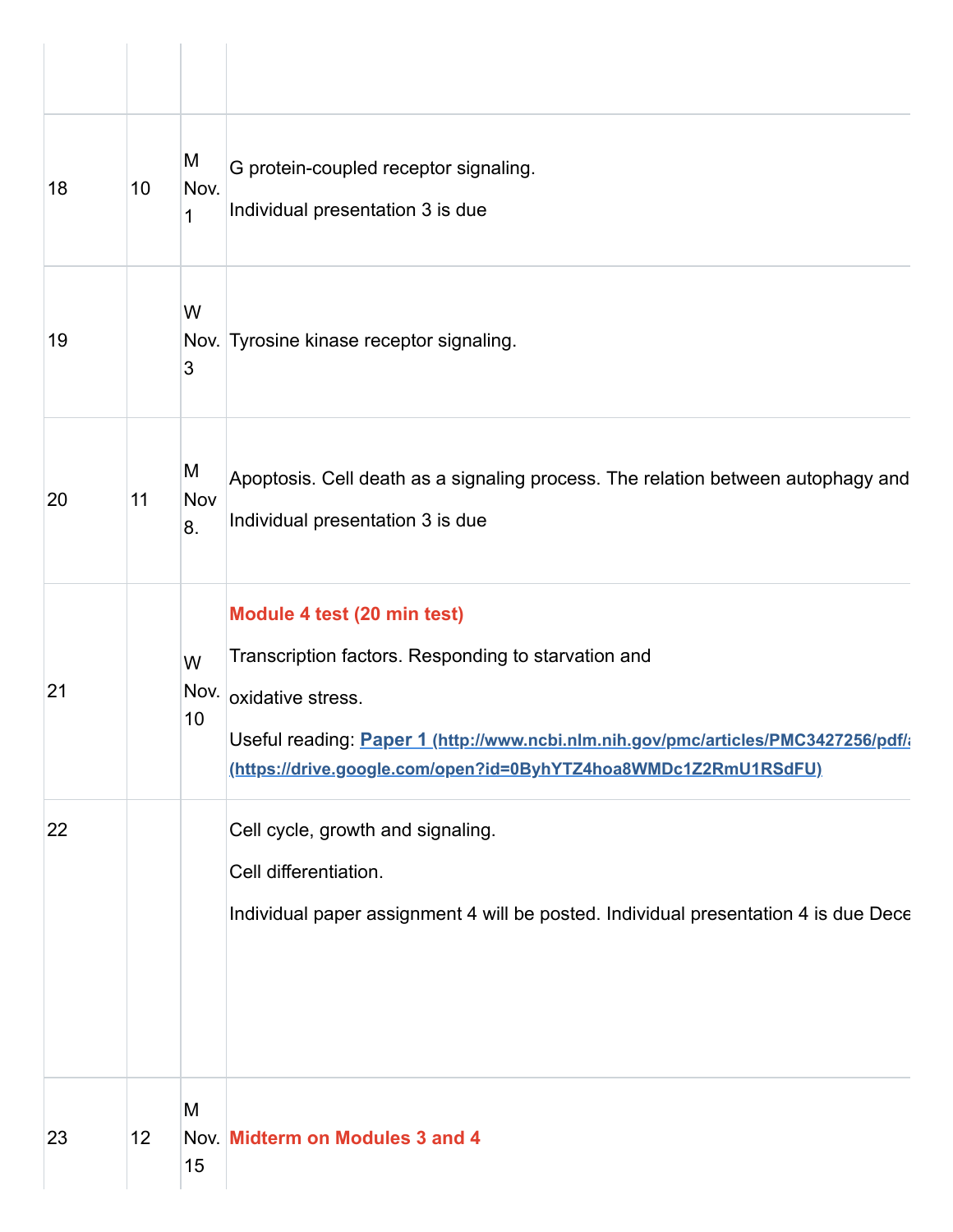| 24 |    | W<br>17        | Nov. Discovery session 3 (groups talk about their findings/stories; other groups ask qu                                                                                                                                                                                                                                                                                                                                                                                                               |
|----|----|----------------|-------------------------------------------------------------------------------------------------------------------------------------------------------------------------------------------------------------------------------------------------------------------------------------------------------------------------------------------------------------------------------------------------------------------------------------------------------------------------------------------------------|
| 25 | 13 | M<br>29        | Part 4. Special chapters<br>1. Organellar interaction<br>Reading: Nature collection (https://www.nature.com/collections/lwgyctjhsr); Front<br>Nov. (https://www.frontiersin.org/articles/10.3389/fcell.2015.00056/full#h3) CDD review (ht<br>017-0025-4), CDD review 2 (https://www.nature.com/articles/s41419-017-0179-0), E<br>(http://emboj.embopress.org/content/early/2015/06/03/embj.201591481.figures-only)<br>(https://www.researchgate.net/publication/260129613 Peroxisomes A Nexus for Lip |
| 26 |    | W<br>Dec.<br>1 | Special chapters<br>1. Autophagy and apoptosis axis<br>2. Epigenetics and microRNA in the signaling context<br>Individual presentation 4 is due                                                                                                                                                                                                                                                                                                                                                       |
| 27 | 14 | M<br>6         | Dec. Discovery session 4 (groups talk about their findings/stories; other groups ask qu                                                                                                                                                                                                                                                                                                                                                                                                               |
| 28 |    | W<br>Dec.<br>8 | Review (https://docs.google.com/presentation/d/1aYuia747YVMgbUZtPC5A2SexPnEj<br>Review 4 (https://drive.google.com/file/d/0ByhYTZ4hoa8WRFNFT3Zhcm5SNGc/view                                                                                                                                                                                                                                                                                                                                           |

#### **Final Exam DEC 7 10:00 AM - 11:50 AM**

**Grading policies.** Grades will be based upon the 2 midterms at 40% of the total (20% each), 3 short tests for 20% of the total (15% each), in- and out-of-class work at 10% of the total, and the final exam at 30% of the total. In- and out-of-class work will comprise submitted presentations, reviewed presentations and peer assessments. Two-thirds of the final will cover the new material while the other third of the final will be on the first part of the course. We will have an open-book exam format. Please do not use your phones during the exam. No communication between students is allowed during the test.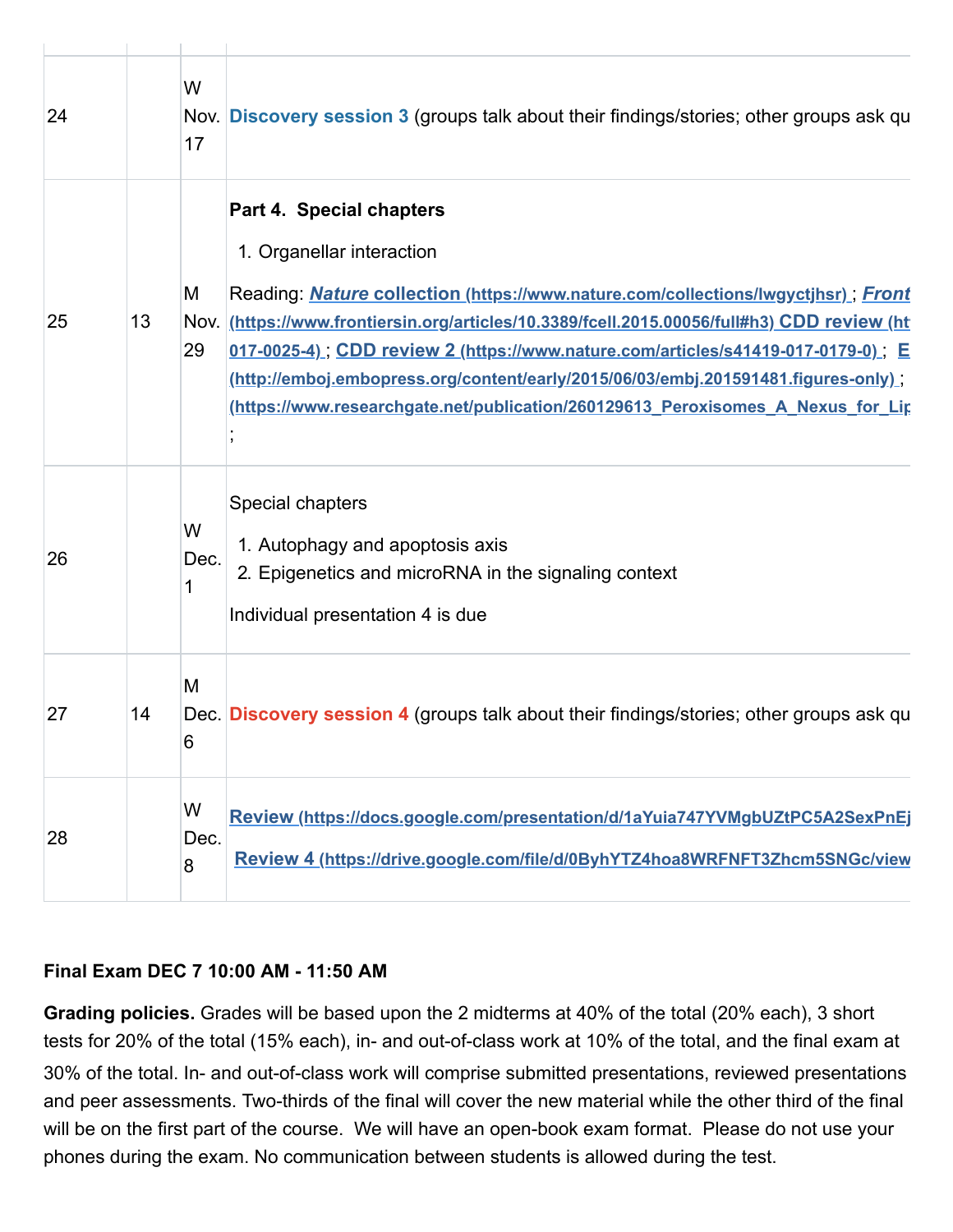**Presentations**. Students will be given an opportunity to supplement up to 5% of their final grade by presenting a research paper at different points during the semester. Contact me with suggested topics. Papers must be relevant to the topic of this class and the instructor has the right to reject the presentation.

Each student will be assigned 4 papers during the semester to create individual narrated presentations using Powerpoint, or similar software. The presentations will be submitted to Peerceptiv by the due date stated in the syllabus and assigned by the peers for review. The reviews will have a deadline and the reviews/comments will be shared with the submitter unanimously. The instructor will curate the comments.

**Stories and discovery sessions.** Each student will join a group of students based on their interests in a series of topics suggested by the instructor. The students will develop the topics during the semester and present to their peers, during the discovery sessions, as their understanding of the topics develops.

**Exam policies.** Please note the date and time of the final exam and check the date of your other finals now so that you can adjust for possible conflicts. **If you miss an hour exam due to a condition beyond your control, you must give a written explanation with supporting documents to me within one week of the exam.** Anyone who misses an exam without providing this documentation will be given a grade of zero for the exam. If your reason is medical, you must provide a letter from your physician. A student excused from an exam will be given a grade based upon his/her performance on the other exams. Anyone missing the final will receive, at best, an incomplete.

I will make every effort to help you with your studies, but I can't help you if I do not know that you are struggling. Please do not hesitate to email and schedule a meeting if you need help.

### **Textbook.** Recommended text is "**Essential Cell Biology**

**[\(http://store.vitalsource.com/show/9781317806271\)](http://store.vitalsource.com/show/9781317806271)** ," Alberts et al., 4th edition or "**Molecular Biology of the Cell [\(http://www.garlandscience.com/product/isbn/9780815344322\)](http://www.garlandscience.com/product/isbn/9780815344322)** ," Alberts et al., 5th or 6th editions. Additional optional reading material and copies of the two textbooks will be available on reserve at Langley Library.

## **University policies.**

- Cheating/plagiarism will not be tolerated. Students suspected of violating the University of Pittsburgh Policy on Academic Integrity, from the February 1974 Senate Committee on Tenure and Academic Freedom reported to the Senate Council, will be required to participate in the outlined procedural process as initiated by the instructor. A minimum sanction of a zero score for the quiz or exam will be

imposed. View the complete policy at **[www.cfo.pitt.edu/policies/policy/02/02-03-02.html](http://www.cfo.pitt.edu/policies/policy/02/02-03-02.html) (http://www.cfo.pitt.edu/policies/policy/02/02-03-02.html)** .

- If you have a disability for which you are or may be requesting an accommodation, you are encouraged to contact both your instructor and the Office of Disability Resources and Services, 140 William Pitt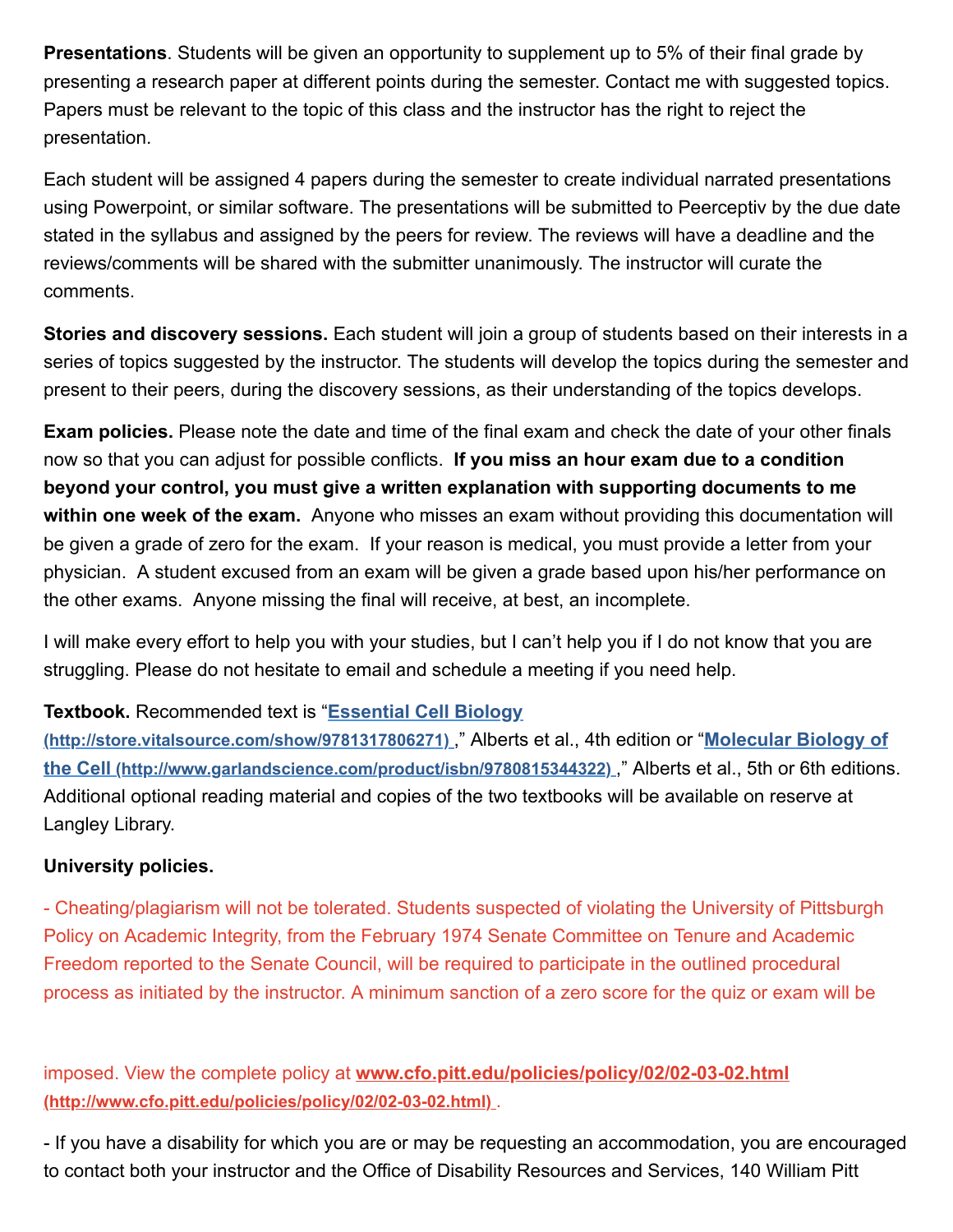Union, 412-648-7890/412-624-3346 (Fax), as early as possible in the term. Disability Resources and Services will verify your disability and determine reasonable accommodations for this course. For more information, visit **[www.studentaffairs.pitt.edu/drsabout](http://www.studentaffairs.pitt.edu/drsabout) (http://www.studentaffairs.pitt.edu/drsabout)** .

- Each student is issued a University e-mail address (username@pitt.edu) upon admittance. This e-mail address may be used by the University for official communication with students. Students are expected to read e-mail sent to this account on a regular basis. Failure to read and react to University communications in a timely manner does not absolve the student from knowing and complying with the content of the communications. The University provides an e-mail forwarding service that allows students to read their e-mail via other service providers (e.g., Hotmail, AOL, Yahoo). Students that choose to forward their e-mail from their pitt.edu address to another address do so at their own risk. If email is lost as a result of forwarding, it does not absolve the student from responding to official communications sent to their University e-mail address. To forward e-mail sent to your University account, go to **[http://accounts.pitt.edu](http://accounts.pitt.edu/) (http://accounts.pitt.edu/)** , log into your account, click on Edit Forwarding Addresses, and follow the instructions on the page. Be sure to log out of your account when you have finished.

For the full E-mail Communication Policy, go to **[www.bc.pitt.edu/policies/policy/09/09-10-01.html](http://www.bc.pitt.edu/policies/policy/09/09-10-01.html) (http://www.bc.pitt.edu/policies/policy/09/09-10-01.html)** .

| <b>Date</b>      | <b>Details</b>                                                                                                                                            | <b>Due</b>    |
|------------------|-----------------------------------------------------------------------------------------------------------------------------------------------------------|---------------|
| Mon Aug 30, 2021 | 2221 BIOSC 1500 SEC1030<br>翩<br><b>CELL BIOLOGY</b><br>(https://canvas.pitt.edu/calendar?<br>event_id=685375&include_contexts=course_104420)              | 3pm to 4:15pm |
| Wed Sep 1, 2021  | 翩<br>2221 BIOSC 1500 SEC1030<br><b>CELL BIOLOGY</b><br>(https://canvas.pitt.edu/calendar?<br>event_id=685376&include_contexts=course_104420)              | 3pm to 4:15pm |
| Fri Sep 3, 2021  | office hours 2221 BIOSC 1500<br>翩<br><b>SEC1030 CELL BIOLOGY</b><br>(https://canvas.pitt.edu/calendar?<br>event_id=685449&include_contexts=course_104420) | 9am to 10am   |
| Mon Sep 6, 2021  | 2221 BIOSC 1500 SEC1030<br>翩<br><b>CELL BIOLOGY</b><br>(https://canvas.pitt.edu/calendar?<br>event_id=685377&include_contexts=course_104420)              | 3pm to 4:15pm |

## Course Summary: